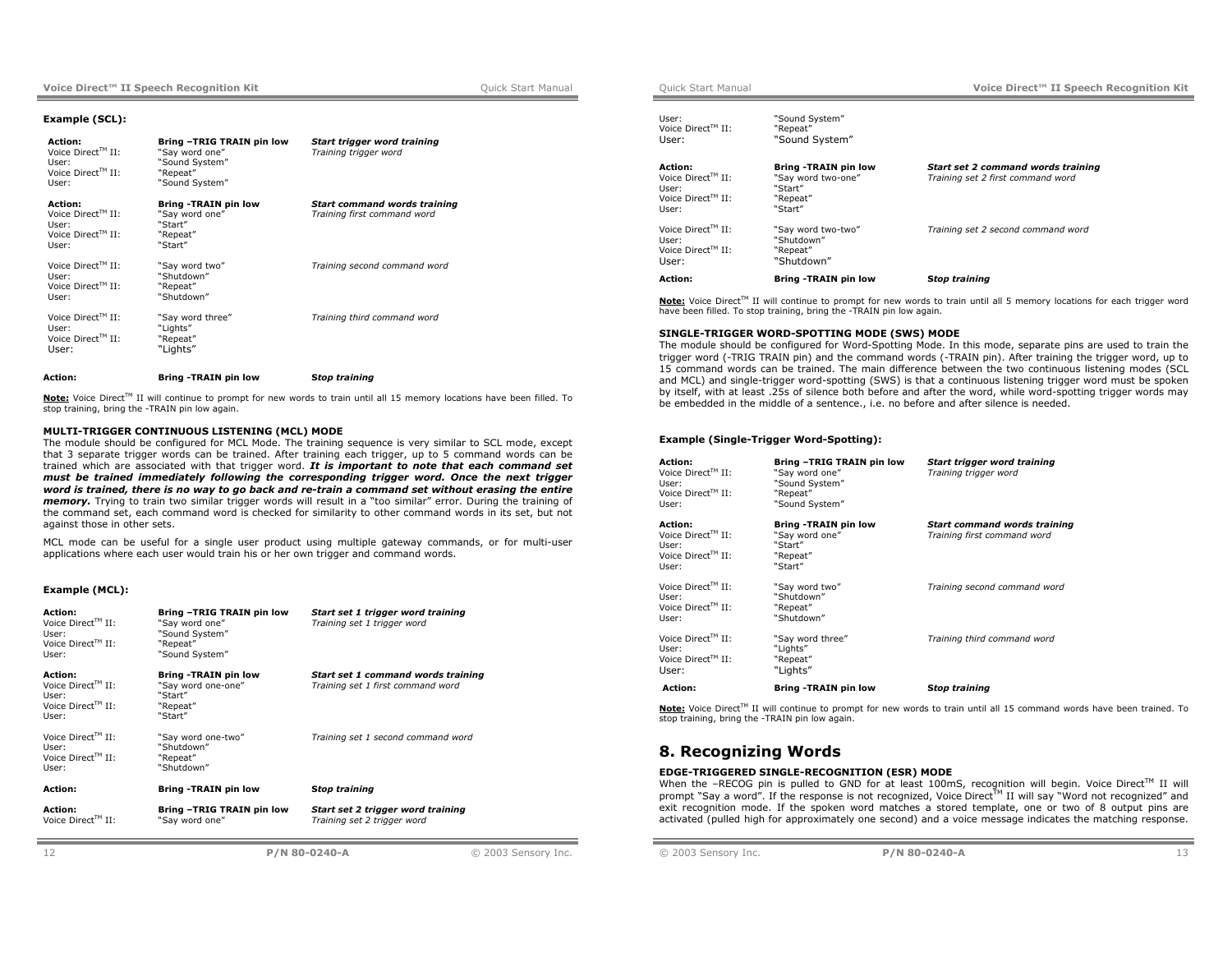# **Voice Direct™ II Speech Recognition Kit and Cuick Start Manual Manual Cuick Start Manual Ouick Start Manual Ouick Start Manual Ouick Start Manual Ouick Start Manual Ouick Start Manual Ouick Start Manual Ouick Start Manua**

If the set contains 8 or fewer elements, these pins may be used to control actions directly. If the set contains more than 8 elements, decoding is necessary. The logical format of the outputs is shown in the table below.

| <b>Recognition Word</b> | OUT1 | OUT <sub>2</sub> | OUT3 | OUT4 | OUT5 | OUT6 | OUT7 | OUT8 |
|-------------------------|------|------------------|------|------|------|------|------|------|
| <b>Command Word 01</b>  | A    |                  |      |      |      |      |      |      |
| <b>Command Word 02</b>  |      | A                |      |      |      |      |      |      |
| <b>Command Word 03</b>  |      |                  | A    |      |      |      |      |      |
| <b>Command Word 04</b>  |      |                  |      | A    |      |      |      |      |
| <b>Command Word 05</b>  |      |                  |      |      | A    |      |      |      |
| <b>Command Word 06</b>  |      |                  |      |      |      | A    |      |      |
| <b>Command Word 07</b>  |      |                  |      |      |      |      | A    |      |
| <b>Command Word 08</b>  |      |                  |      |      |      |      |      | A    |
| <b>Command Word 09</b>  | A    |                  |      |      |      |      |      | A    |
| <b>Command Word 10</b>  |      | A                |      |      |      |      |      | A    |
| <b>Command Word 11</b>  |      |                  | А    |      |      |      |      | A    |
| <b>Command Word 12</b>  |      |                  |      | A    |      |      |      | A    |
| <b>Command Word 13</b>  |      |                  |      |      | A    |      |      | A    |
| <b>Command Word 14</b>  |      |                  |      |      |      | A    |      | A    |
| <b>Command Word 15</b>  |      |                  |      |      |      |      | A    | A    |

 *Note: "A" indicates that the outputs are "Active-high".*

If an error occurs during recognition (except for "Word not recognized"), then the error will be spoken "Spoke too soon", "Please talk louder", etc. If the spoken word is not recognized for any reason, none of the pins are activated and an appropriate voice message, "word not recognized", is synthesized.

For each command word, Voice Direct™ II monitors the background noise level. Voice Direct™ II works well with high (about 80 dB) levels of *steady* background noise (such as a fan), but it may make errors at lower levels if the background noise is not steady (for example, a TV set). Best results will be obtained in a relatively quiet location.

Warnings may also appear if the word is spoken too softly, too loudly, or too quickly after the prompt.

### **SINGLE-TRIGGER CONTINUOUS LISTENING (SCL) MODE**

When configured for SCL mode, the Voice Direct<sup>TM</sup> II will, upon power-up or reset, check to see if any words have been trained. If so, then Voice Direct™ II will immediately start listening for the trigger word. If no words have been trained, then the Voice Direct™ II will wait for the user to train one or more words. After training, the -RECOG pin can be brought low to initiate continuous listening operation.

It is important to note that the module is only listening when the TALK LED is lit. Use the LED as an indicator of when you can speak the trigger and command words, especially when first using the module. After successful recognition of the trigger word, there is a 3 second window during which Voice Direct™ II is listening for a command word (if any are trained). If no command words are trained, then a successful recognition of the trigger word will cause the outputs to behave as if the first command word had been recognized (OUT1 would toggle high). This feature is useful if only a single trigger word is required. Note that Voice Direct $^{\text{\tiny{\textsf{TM}}}}$  II does not need to wait the full 3 seconds if it hears your command word once it detects the silence at the end of your utterance, recognition processing will begin immediately.When a trained sequence of words (CL word + SD word) is recognized, the appropriate Output Pin(s) will pulse high for 1 second:

Quick Start Manual **Voice Direct™ II Speech Recognition Kit**

| $\mathbf{I}_{\rm IL}$       | Logical 0 Input Current          | ${<}1$                     | 10  | uA    | $V_{ss}$ < $V_{pin}$ < $V_{dd}$ |
|-----------------------------|----------------------------------|----------------------------|-----|-------|---------------------------------|
| $\mathbf{I}_{\texttt{DD1}}$ | Supply Current, Operating        | 37                         | 100 | mA    | Hi-Z Outputs                    |
| $\mathbf{I}_{\texttt{DD2}}$ | Supply Current, Quiescent        |                            | 6   | mA    | Hi-Z Outputs                    |
| Rpu                         | Pull-up resistance,<br>P0.0-P1.7 | 5, 80, Hi-Z 6.5, 200, Hi-Z |     | K-ohm | Selected with<br>software       |

# **7. Training Voice DirectTM II**

# **EDGE-TRIGGERED SINGLE-RECOGNITION (ESR) MODE**

The module should be configured for SD Mode. When the –TRAIN pin is pulled to GND for at least 100mS (such as by pushing a momentary pushbutton, labeled in figure 2 as "S1 (Train)"), training will begin. Voice Direct<sup>TM</sup> II will prompt "Say word  $x''$  (where  $x$  corresponds to the word to be trained).

A trained word or phrase must be no longer than 2.5 seconds and may not contain silences longer than 0.5 seconds. For example, the name "John Smith" would be an acceptable phrase as long as the two words are not separated by a large pause. Training terminates when no word is spoken in response to a prompt, when any pushbutton is pressed a second time during training, when three errors have occurred during training, or after all 15 words have been trained.

Bringing the -TRAIN pin low at a later time resumes training. New words are added to the end of the set already recorded. New words may be added to the set at any time, up to a maximum of 15 words. Individual words from the set may not be deleted or overwritten, but the entire set can be erased (see "Erasing Templates", section 7). The user says the first word to be trained, then Voice Direct™ II prompts again with "Repeat". The user repeats the word, and Voice Direct<sup>TM</sup> II will return "Accepted" if the word has been successfully trained. Otherwise, it will indicate the cause of the training error. If an error occurs during training, then the error will be spoken "Spoke too soon", "Please talk louder", etc. The user will get three attempts to train each word before Voice Direct™ II exits training mode, and says "Training complete".

The user can exit training at any time by bringing the –TRAIN or the –RECOG pin low, by not responding to a "Say word *x*" or "Repeat" prompt, or when all 15 words have been trained.

#### **Example (SD):**

| <b>Action:</b><br>Voice Direct <sup>TM</sup> II:<br>User:<br>Voice Direct™ II:<br>User: | <b>Bring -TRAIN pin low</b><br>"Sav word one"<br>"Start"<br>"Repeat"<br>"Start" | <b>Start training</b><br>Training first command word |  |
|-----------------------------------------------------------------------------------------|---------------------------------------------------------------------------------|------------------------------------------------------|--|
| Voice Direct <sup>TM</sup> II:<br>User:<br>Voice Direct <sup>TM</sup> II:<br>User:      | "Sav word two"<br>"Shutdown"<br>"Repeat"<br>"Shutdown"                          | Training second command word                         |  |
| Voice Direct <sup>TM</sup> II:<br>User:<br>Voice Direct <sup>TM</sup> $II$ :<br>User:   | "Sav word three"<br>"Liahts"<br>"Repeat"<br>"Liahts"                            | Training third command word                          |  |
| <b>Action:</b>                                                                          | <b>Bring -TRAIN pin low</b>                                                     | <b>Stop training</b>                                 |  |

Note: Voice Direct<sup>™</sup> II will continue to prompt for new words to train until all 15 memory locations have been filled. To stop training, bring the -TRAIN pin low again.

# **SINGLE-TRIGGER CONTINUOUS LISTENING (SCL) MODE**

The module should be configured for SCL Mode. In this mode, separate pins are used to train the trigger word (-TRIG TRAIN pin) and the command words (-TRAIN pin). After training the trigger word, up to 15 command words can be trained.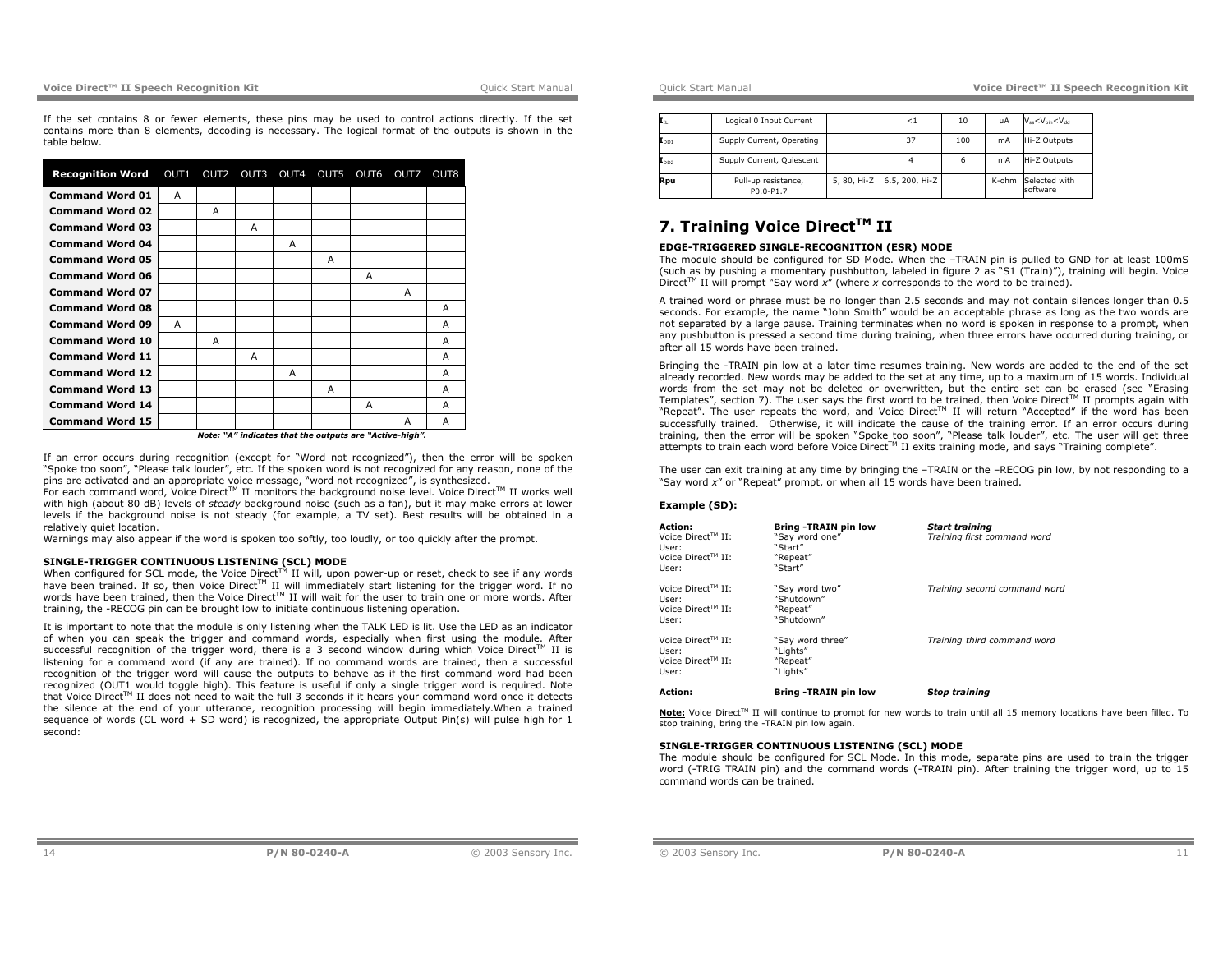| Table 4 - Voice Direct <sup>™</sup> II<br><b>Sensitivity Threshold</b><br><b>Configuration Pin Configuration</b> | <b>Selectivity</b>                                                                                                                                                              |
|------------------------------------------------------------------------------------------------------------------|---------------------------------------------------------------------------------------------------------------------------------------------------------------------------------|
| -TRAIN open circuit                                                                                              | Relaxed Training/Recognition - Easier to train, accepts more similar<br>sounding words. Recognizes more words, may sometimes substitute the<br>wrong words (fewer rejections).  |
| -TRAIN pulled to GND with a 10K resistor                                                                         | Strict Training/Recognition - Harder to train, rejects more similar sounding<br>words. Recognizes fewer words, may sometimes reject trained words<br>(fewer substitutions).     |
| -TRIG TRAIN open circuit                                                                                         | Faster SCL/MCL/SWS Trigger Word Performance - Recognizes triggers<br>more quickly, may sometimes substitute the wrong words (fewer<br>rejections).                              |
| resistor                                                                                                         | -TRIG TRAIN pulled to GND with a 10KSlower SCL/MCL/SWS Trigger Word Recognition - Recognizes triggers more<br>slowly, may sometimes reject trained words (fewer substitutions). |
| -RECOG open circuit                                                                                              | Microphone sensitivity configured for up to arm's length optimal distance                                                                                                       |
| -RECOG pulled to GND with a 10K resistor                                                                         | Microphone sensitivity configured for up to 6 feet optimal distance                                                                                                             |

Some applications of Continuous Listening or Word-Spotting require maximum accuracy with the fewest false triggers. This configuration is appropriate for an application such as a light switch, where a false trigger may be more than a minor inconvenience. Further, the SCL, MCL or SWS recognizer in such an application hears a great many phrases that are *not* trigger phrases, so there are many opportunities for false triggers and a high level of accuracy is desired. A consequence of this high accuracy is relatively slow responsiveness.

Other applications – games, for example – can accept occasional false triggers, but need fast response. In these applications the relative frequency of trigger phrases may be quite high, so false triggering accuracy is less of a concern.

It should be noted that if any of the three pushbuttons S1, S2 or S3 are held down during reset or power-on, the Voice Direct™ II will interpret this as if the resistors are in circuit and will configure itself to use the strict setting for that pin.

#### **MODULE PIN CHARACTERISTICS**

Absolute Maximum Ratings

**WARNING**: *Stressing the Voice Direct™ II beyond the "Absolute Maximum Ratings" may cause permanent damage. These are stress ratings only. Operation beyond the "Operating Conditions" is not recommended and extended exposure beyond the "Operating Conditions" may affect device reliability.* 

| Any pin to GND:                 | $0.1V$ to $+6.5V$     |
|---------------------------------|-----------------------|
| Operating temperature( $T_0$ ): | 20°C to +70°C         |
| Power dissipation:              | 1 W                   |
| <b>Operating Conditions:</b>    | 20°C to +70°C:        |
|                                 | $V_{DD} = 2.7 - 3.6V$ |
|                                 | $V_{ss} = 0V$         |

#### DC Characteristics  $(T<sub>o</sub> = -20°C to +70°C, Vdd = 3.3V)$

| <b>SYMBOL</b>                                  | <b>PARAMETER</b>                        | MIN       | <b>TYP</b> | MAX         | <b>UNITS</b> | TEST<br><b>CONDITIONS</b>            |
|------------------------------------------------|-----------------------------------------|-----------|------------|-------------|--------------|--------------------------------------|
| $\mathsf{v}_\text{\tiny{IL}}$                  | Input Low Voltage<br>P0.0-P1.7, -RESET  | $-0.1$    |            | 0.75        | v            |                                      |
| $V_{\text{TH}}(V_{dd} > 4.5)$                  | Input High Voltage<br>P0.0-P1.7, -RESET | 3.0       |            | $Vdd + 0.3$ | $\vee$       |                                      |
| $\mathbf{v}_{\text{OL}}$                       | Output Low Voltage<br>P0.0-P1.7         |           | 0.3        | $0.1*Vdd$   | $\vee$       | $\mathbf{I}_{\cap I} = 2 \text{ mA}$ |
| $\mathsf{v}_{\scriptscriptstyle{\mathsf{OH}}}$ | Output High Voltage<br>P0.0-P1.7        | $0.8*Vdd$ | $0.9*Vdd$  |             | $\vee$       | $I_{01} = -2$ mA                     |

| <b>Recognition Word</b>                                                        |   |              |   |                | OUT1 OUT2 OUT3 OUT4 OUT5 OUT6 |   | OUT7 | OUT8           |
|--------------------------------------------------------------------------------|---|--------------|---|----------------|-------------------------------|---|------|----------------|
|                                                                                |   |              |   |                |                               |   |      |                |
| Trigger + Command Word 01<br>(or Trigger + No Command<br><b>Words Trained)</b> | A |              |   |                |                               |   |      |                |
| Trigger + Command Word 02                                                      |   | $\mathsf{A}$ |   |                |                               |   |      |                |
| Trigger + Command Word 03                                                      |   |              | A |                |                               |   |      |                |
| Trigger + Command Word 04                                                      |   |              |   | $\overline{A}$ |                               |   |      |                |
| Trigger + Command Word 05                                                      |   |              |   |                | $\overline{A}$                |   |      |                |
| Trigger + Command Word 06                                                      |   |              |   |                |                               | Α |      |                |
| Trigger + Command Word 07                                                      |   |              |   |                |                               |   | Α    |                |
| Trigger + Command Word 08                                                      |   |              |   |                |                               |   |      | $\overline{A}$ |
| Trigger + Command Word 09                                                      | A |              |   |                |                               |   |      | A              |
| Trigger + Command Word 10                                                      |   | $\mathsf{A}$ |   |                |                               |   |      | $\overline{A}$ |
| Trigger + Command Word 11                                                      |   |              | A |                |                               |   |      | $\overline{A}$ |
| Trigger + Command Word 12                                                      |   |              |   | $\overline{A}$ |                               |   |      | $\overline{A}$ |
| Trigger + Command Word 13                                                      |   |              |   |                | $\overline{A}$                |   |      | A              |
| Trigger + Command Word 14                                                      |   |              |   |                |                               | A |      | A              |
| Trigger + Command Word 15                                                      |   |              |   |                |                               |   | A    | A              |

*Note: "A" indicates that the outputs are "Active-high"* 

#### **MULTI-TRIGGER CONTINUOUS LISTENING (MCL) MODE**

MCL mode works in a similar fashion to SCL mode, except that the module is continuously monitoring for up to three trigger words at the same time.

The command word following the MCL trigger word will be matched only against the templates in the corresponding set. If no command words are trained, then a successful recognition of one of the MCL trigger words will cause the outputs to behave as if the first command word in that set had been recognized. For example, if no command words were trained for Set B, then OUT2 and OUT4 would toggle high. This feature is useful in applications requiring up to 3 triggers but no command words, or where there are multiple users.

| <b>CL Word</b>        | SD Word                                                | OUT1 | OUT <sub>2</sub> | OUT3 | OUT4 | OUT5 | OUT6 | OUT7 | OUT8 |
|-----------------------|--------------------------------------------------------|------|------------------|------|------|------|------|------|------|
| <b>Trigger Word 1</b> | <b>Command Word 1</b>                                  | A    |                  |      | Α    |      |      |      |      |
| <b>Trigger Word 1</b> | <b>Command Word 2</b>                                  | A    |                  |      |      | A    |      |      |      |
| <b>Trigger Word 1</b> | <b>Command Word 3</b>                                  | A    |                  |      |      |      | A    |      |      |
| <b>Trigger Word 1</b> | <b>Command Word 4</b>                                  | A    |                  |      |      |      |      | Α    |      |
| <b>Trigger Word 1</b> | <b>Command Word 5</b>                                  | A    |                  |      |      |      |      |      | Α    |
| <b>Trigger Word 2</b> | <b>Command Word 1</b>                                  |      | A                |      | Α    |      |      |      |      |
| <b>Trigger Word 2</b> | <b>Command Word 2</b>                                  |      | A                |      |      | А    |      |      |      |
| <b>Trigger Word 2</b> | <b>Command Word 3</b>                                  |      | A                |      |      |      | A    |      |      |
| <b>Trigger Word 2</b> | <b>Command Word 4</b>                                  |      | A                |      |      |      |      | Α    |      |
| <b>Trigger Word 2</b> | <b>Command Word 5</b>                                  |      | A                |      |      |      |      |      | Α    |
| <b>Trigger Word 3</b> | <b>Command Word 1</b>                                  |      |                  | Α    | Α    |      |      |      |      |
| <b>Trigger Word 3</b> | <b>Command Word 2</b>                                  |      |                  | A    |      | А    |      |      |      |
| <b>Trigger Word 3</b> | <b>Command Word 3</b>                                  |      |                  | Α    |      |      | A    |      |      |
| <b>Trigger Word 3</b> | <b>Command Word 4</b>                                  |      |                  | Α    |      |      |      | Α    |      |
| <b>Trigger Word 3</b> | <b>Command Word 5</b>                                  |      |                  | Α    |      |      |      |      | A    |
|                       | Note: "A" indicates that the outputs are "Active-high" |      |                  |      |      |      |      |      |      |

*Note: "A" indicates that the outputs are "Active-high".*

```
© 2003 Sensory Inc. P/N 80-0240-A 15
```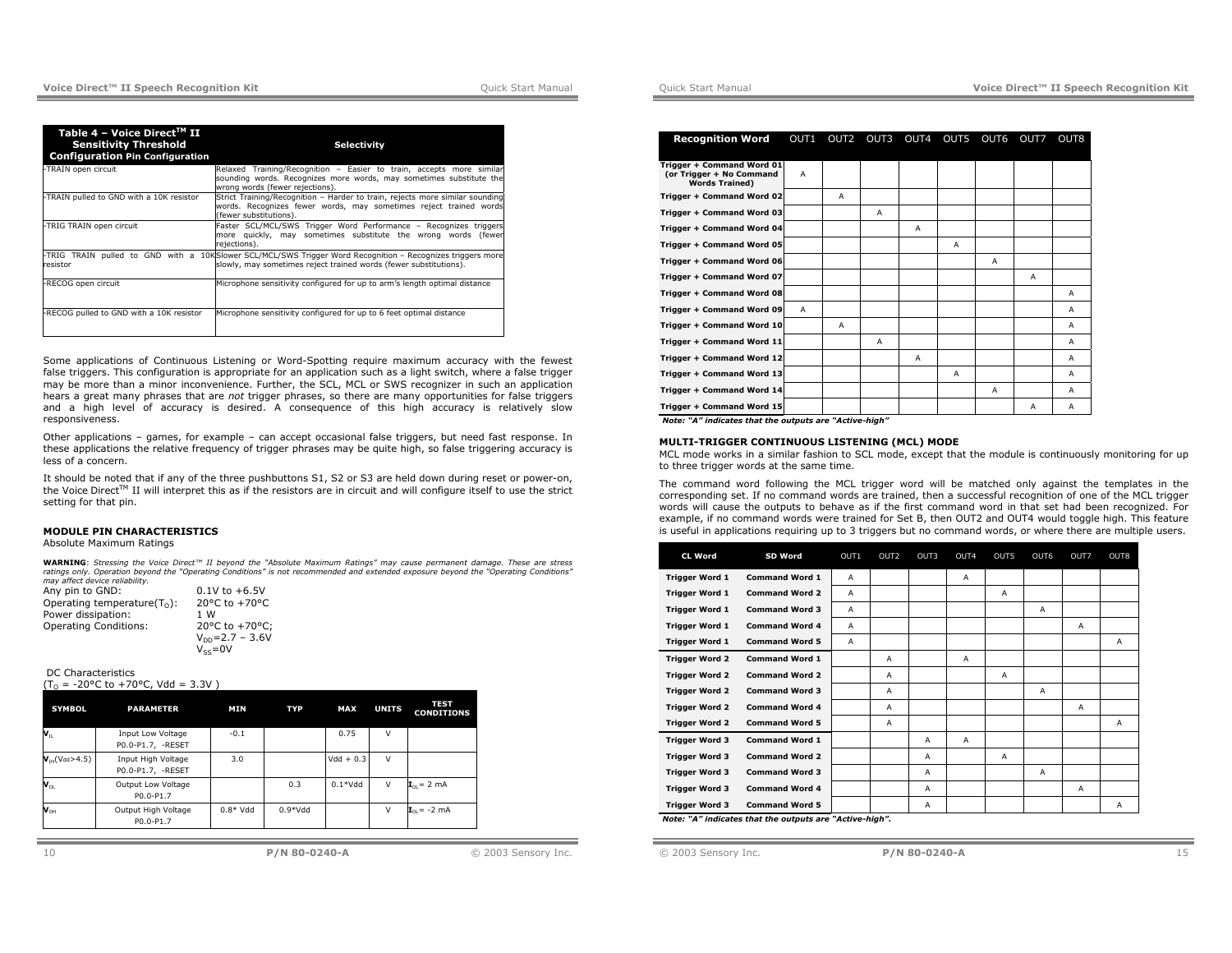#### **SINGLE-TRIGGER WORD-SPOTTING (SWS) MODE**

When configured for Single-Trigger Word-Spotting mode, the Voice Direct™ II will, upon power-up or reset, check to see if any words have been trained. If so, then Voice Direct™ II will immediately start listening (in word-spotting mode) for the trigger word. If no words have been trained, then the Voice Direct™ II will wait for the user to train one or more words. After training, the -RECOG pin can be brought low to initiate Word-Spotting recognition.

It is important to note that the module is only listening when the TALK LED is lit. Use the LED as an indicator of when you can speak the trigger and command words, especially when first using the module. After successful recognition of the trigger word, there is a 3 second window during which Voice Direct™ II is listening for a command word (if any are trained). If no command words are trained, then a successful recognition of the trigger word will cause the outputs to behave as if the first command word had been recognized (OUT1 would toggle high). This feature is useful if only a single trigger word is required. Note that Voice Direct™ II does not need to wait the full 3 seconds if it hears your command word once it detects the silence at the end of your utterance, recognition processing will begin immediately.

When a trained sequence of words (trigger word + command word) is recognized, the appropriate Output Pin(s) will pulse high for 1 second:

| <b>Recognition Word</b>                                                        |                | OUT1 OUT2 OUT3 OUT4 OUT5 OUT6 OUT7 |   |                |   |   |   | OUT <sub>8</sub> |
|--------------------------------------------------------------------------------|----------------|------------------------------------|---|----------------|---|---|---|------------------|
|                                                                                |                |                                    |   |                |   |   |   |                  |
| Trigger + Command Word 01<br>(or Trigger + No Command<br><b>Words Trained)</b> | A              |                                    |   |                |   |   |   |                  |
| Trigger + Command Word 02                                                      |                | A                                  |   |                |   |   |   |                  |
| Trigger + Command Word 03                                                      |                |                                    | A |                |   |   |   |                  |
| Trigger + Command Word 04                                                      |                |                                    |   | $\overline{A}$ |   |   |   |                  |
| Trigger + Command Word 05                                                      |                |                                    |   |                | A |   |   |                  |
| Trigger + Command Word 06                                                      |                |                                    |   |                |   | A |   |                  |
| Trigger + Command Word 07                                                      |                |                                    |   |                |   |   | Α |                  |
| Trigger + Command Word 08                                                      |                |                                    |   |                |   |   |   | A                |
| Trigger + Command Word 09                                                      | $\overline{A}$ |                                    |   |                |   |   |   | A                |
| Trigger + Command Word 10                                                      |                | A                                  |   |                |   |   |   | A                |
| Trigger + Command Word 11                                                      |                |                                    | Α |                |   |   |   | A                |
| Trigger + Command Word 12                                                      |                |                                    |   | A              |   |   |   | A                |
| Trigger + Command Word 13                                                      |                |                                    |   |                | A |   |   | A                |
| Trigger + Command Word 14                                                      |                |                                    |   |                |   | A |   | A                |
| Trigger + Command Word 15                                                      |                |                                    |   |                |   |   | A | A                |

*Note: "A" indicates that the outputs are "Active-high"*

### **Figure 4 – Basic Application Schematic**



### **MODE SELECTION**

There are 4 main operating modes for the Voice Direct<sup>TM</sup> II module that can be selected depending on how voice recognition will interact with your application. These are Edge-Triggered Single Recognition (ESR) mode, Single-Trigger Continuous Listening (SCL) mode, Multi-Trigger Continuous Listening (MCL) mode, and Single-Trigger Word-Spotting (SWS) mode. The MODE1 and MODE2 pins are used to select the desired operating mode. The operating mode is set when the Voice Direct<sup>TM</sup> II is first powered up (or reset) according to the following table:

| Table 3 – Voice Direct™ II<br><b>Mode Configuration Pin</b><br>Configuration | <b>Operating Mode</b>                          |
|------------------------------------------------------------------------------|------------------------------------------------|
| MODE1 open circuit<br>MODE2 open circuit                                     | Edge-Triggered Single Recognition (ESR) mode   |
| MODE1 pulled low<br>MODE2 open circuit                                       | Single-Trigger Continuous Listening (SCL) mode |
| MODE1 open circuit<br>MODE2 pulled low                                       | Multi-Trigger Continuous Listening (MCL) mode  |
| MODE1 pulled low<br>MODE2 pulled low                                         | Single-Trigger Word-Spotting (SWS) mode        |

Operating instructions can be found in sections 4, 5 and 6 of this manual.

### **TRAINING AND RECOGNITION SELECTIVITY**

The –TRAIN, -TRIG TRAIN and –RECOG pins control the selectivity and sensitivity of the Voice Direct $\texttt{TM}$  II. The configuration parameters are set when the Voice Direct<sup>TM</sup> II is first powered up (or reset) according to the following table: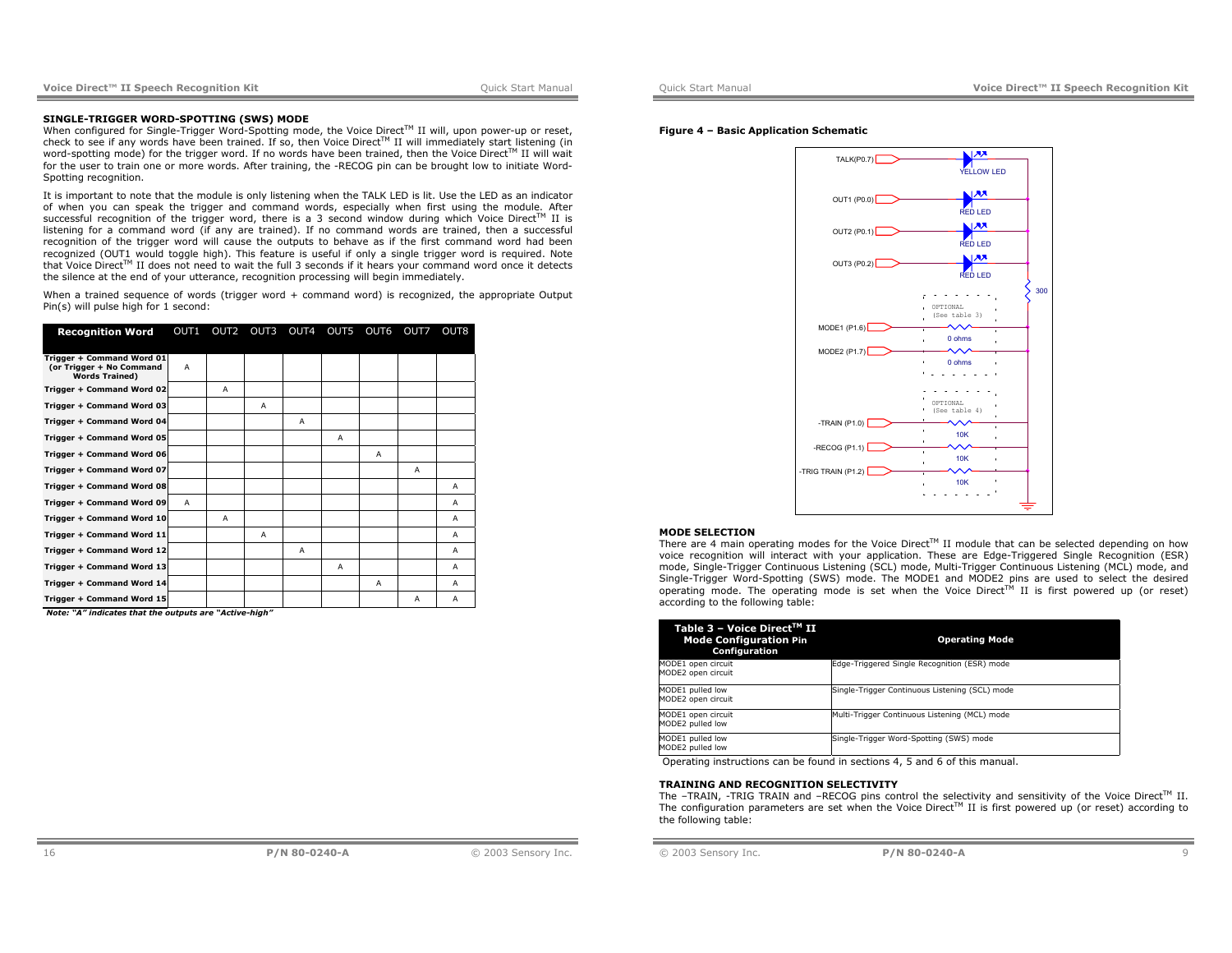### **Table 2 – Voice DirectTM II Motherboard Pin Assignments**

| Connector       | Pin #          | Name                           | <b>Description</b>                                                                               | I/O            |
|-----------------|----------------|--------------------------------|--------------------------------------------------------------------------------------------------|----------------|
| $_{11}$         | 01             | $+3.3V$                        | 3.3 Volt (+) power supply connection                                                             | т              |
| $\overline{11}$ | 02             | $+3.3V$                        | 3.3 Volt (+) power supply connection                                                             | T              |
| $\overline{11}$ | 0 <sup>3</sup> | OUT1(P0.0)                     | Output 1 or 9 (Active high)                                                                      | $\overline{0}$ |
| $\overline{11}$ | 04             | $-TRAIN(P1.0)$                 | Start SD Training / Configure Training/Recognition Sensitivity<br>see below)                     | T.             |
| $_{11}$         | 05             | OUT2(PO.1)                     | Output 2 or 10 (Active high)                                                                     | $\circ$        |
| $\overline{11}$ | 06             | $-RECOG( P1.1)$                | Start Recognition / Configure Microphone Sensitivity (see<br>helow)                              | T              |
| $\overline{11}$ | 07             | OUT3(P0.2)                     | Output 3 or 11 (Active high)                                                                     | $\overline{0}$ |
| $_{11}$         | 08             | -TRIG TRAIN(P1.2)              | Start Trigger Word Training (SCL, MCL, SWS modes only) /<br>Configure CL Performance (see below) | $\mathbf I$    |
| $\overline{11}$ | 09             | OUT4(P0.3)                     | Output 4 or 12 (Active high)                                                                     | $\overline{0}$ |
| $_{\rm J1}$     | 10             | OUT6(P1.3)                     | Output 6 or 14 (Active high)                                                                     | O              |
| $_{11}$         | 11             | OUT5(PO.4)                     | Output 5 or 13 (Active high)                                                                     | $\Omega$       |
| $_{11}$         | 12             | OUT7(P1.4)                     | Output 7 or 15 (Active high)                                                                     | O              |
| $\overline{11}$ | 13             |                                | Not Used - Leave Open                                                                            |                |
| $_{11}$         | 14             | OUT8(P1.5)                     | Output 8 (Active high)                                                                           | O              |
| $_{11}$         | 15             | L.                             | Not Used - Leave Open                                                                            | ä,             |
| $\overline{11}$ | 16             | MODE1(P1.6)                    | Mode Selection Pin 1                                                                             | T              |
| $_{11}$         | 17             | $\overline{\text{TALK}}(P0.7)$ | Output Active High When Voice Direct™ II is Listening For User<br>Speech                         | $\overline{0}$ |
| $_{11}$         | 18             | MODE2(P1.7)                    | Mode Selection Pin 2                                                                             | Ī.             |
| $\overline{11}$ | 19             | GND                            | Ground connection                                                                                | T              |
| $_{11}$         | 20             | GND                            | Ground connection                                                                                | $\mathbf I$    |
|                 |                |                                |                                                                                                  |                |
| 15              | 01             | <b>DACOUT</b>                  | Analog output (unbuffered)                                                                       | $\Omega$       |
| $\overline{15}$ | 02             |                                | Not Used - Leave Open                                                                            |                |
| $\overline{15}$ | 03             | ä,                             | Not Used - Leave Open                                                                            | ÷              |
| 15              | 04             | ä,                             | Not Used - Leave Open                                                                            | ä,             |
|                 |                |                                |                                                                                                  |                |
| J6              | 01             | GND                            | Ground connection                                                                                | $\mathbf I$    |
| <b>J6</b>       | 02             | GND                            | Ground connection                                                                                | I              |
| 16              | 0 <sup>3</sup> | $+3.3V$                        | 3.3 Volt (+) power supply connection                                                             | т              |
| <b>J6</b>       | 04             | OUT1(P0.0)                     | Output 1 or 9 (Active high)                                                                      | O              |
| <b>J6</b>       | 0 <sub>5</sub> | -RESET                         | Soft Reset of Voice Direct™ II (Active low)                                                      | I              |
| <b>J6</b>       | 06             |                                | Not Used - Leave Open                                                                            | ٠              |
| <b>J6</b>       | 07             | OUT1(P0.0)                     | Output 1 or 9 (Active high)                                                                      | $\circ$        |
| J6              | 08             | $+3.3V$                        | 3.3 Volt (+) power supply connection                                                             | T              |
| <b>J6</b>       | 09             | GND                            | Ground connection                                                                                | I              |
| <b>J6</b>       | 10             | GND                            | Ground connection                                                                                | I              |

# **9. Erasing the Templates**

When both the -TRAIN and -RECOG pin are pulled to GND for at least 100mS, Voice Direct™ II will erase all trained templates. Voice Direct™ II will say "Memory erased", and then exit the erase mode. Individual words or sets cannot be erased separately.

# **10. Tips for Optimal Performance**

Successful recognition begins with the careful selection of words for each recognition set. Several factors contribute to selecting an optimal recognition set. Problematic recognition sets can often be corrected by replacing one or more words with a synonym, or approximate synonym (see examples, below), without requiring any other changes. The smaller the set, the higher the recognition rate

| The optimal set consists of: | Avoid sets like:                       | Aim for sets like:              |
|------------------------------|----------------------------------------|---------------------------------|
| Dissimilar sounding words    | hat/cat/rat<br>home phone/office phone | hat/kitten/mouse<br>home/office |
| Varying numbers of syllables | orange/apple/cherry                    | orange/watermelon/grape         |

### **Key considerations for successful voice recording:**

- The equipment used to train the voice recordings should match the equipment used during recognition. Differences in microphone, microphone housing, etc. will adversely affect recognition.
- The conditions and environment in which the voice recordings are made should reflect the conditions and environment in which the end product will be used.
	- **a) Distance.** The distance of the microphone from the speaker's mouth must be the same during recording and during end-product use. For example, a doll is typically held within arm's length, so the voice recording microphone should be held accordingly.
	- **b) Natural Voices.** Subjects should speak in a normal voice and be discouraged from sounding unusual by imitating a foreign accent or using any unnatural intonation. They should be prompted by means of some non-verbal source (pictures or flashcards, for example), so as not to unconsciously mimic the voice of the person doing the prompting.
	- **c) Physical States.** Physical states should be considered. For example, to collect voice recordings to activate an exercise machine, it would be strongly recommended to record people who sound out of breath.
	- **d) Emotional States.** Emotional states should be considered. Will the end users be relatively quiet and calm (say, for an office product) or loud and excited (say, for a playground toy)?
	- **e) Environment / Background Noise.** Environmental noise must be considered. For example, a product intended for use inside a moving vehicle would benefit from samplings made inside a car with the motor running. Nevertheless, the recordings must be made in a reasonably quiet environment. The speech signal must be prominent relative to background noise and there should not be any abrupt, loud noises. Voice recordings should not be made in a soundproof room. These rooms lend an unnatural background silence to the recordings, which does not reflect the real-world environment in which the end product will be used.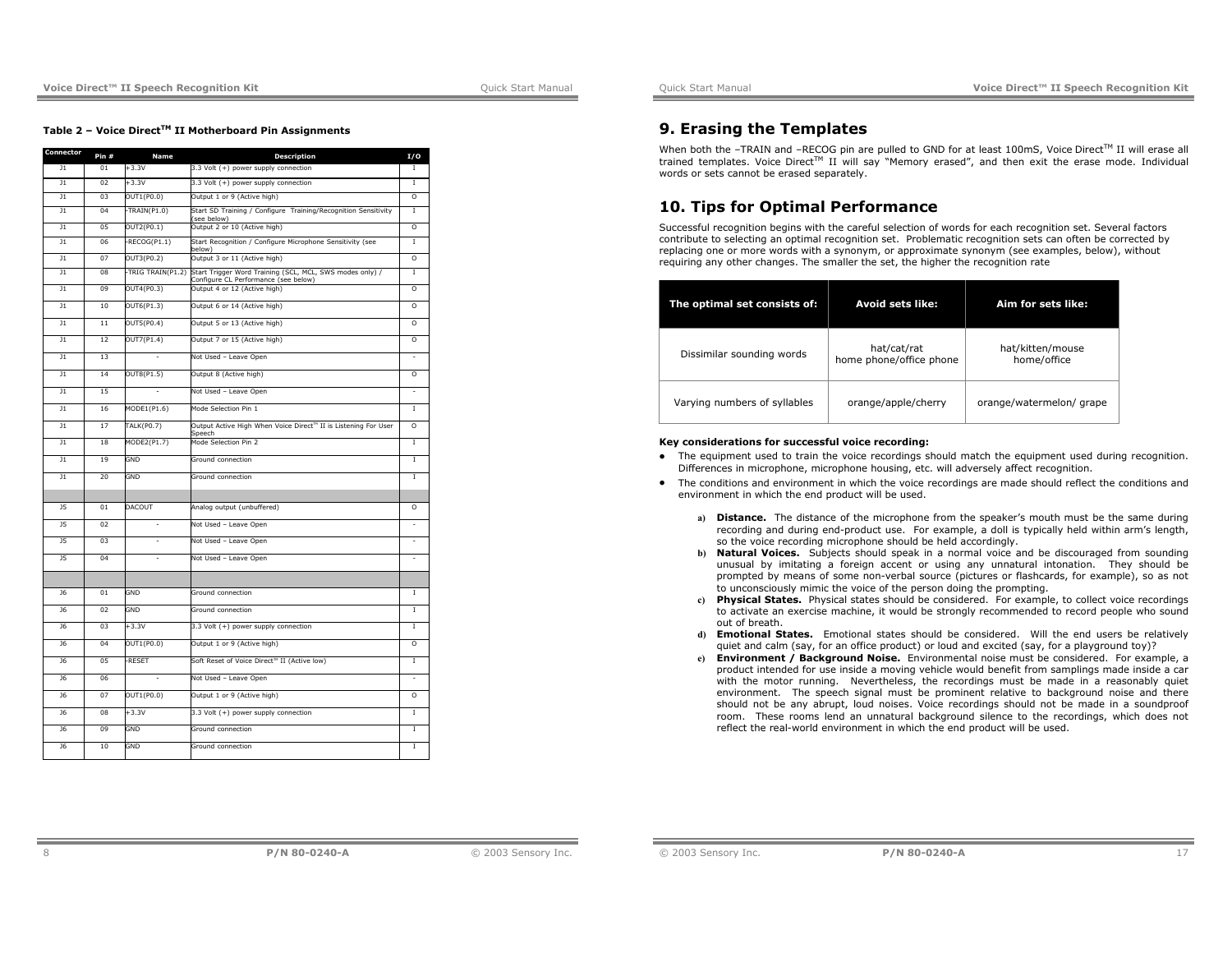# **11. Schematics for Voice Direct TM II Module and Motherboard**

*(An electronic version of this manual with full size schematics can be downloaded from http://www.sensoryinc.com/html/support/documentation.html)* 





| 17 | OUT1(P0.0)        | Output 1 or 9 (Active high)                                                                      | $\Omega$       |
|----|-------------------|--------------------------------------------------------------------------------------------------|----------------|
|    |                   |                                                                                                  |                |
| 18 | OUT2(P0.1)        | Output 2 or 10 (Active high)                                                                     | $\Omega$       |
| 19 | OUT3(P0.2)        | Output 3 or 11 (Active high)                                                                     | $\Omega$       |
| 20 | OUT4(P0.3)        | Output 4 or 12 (Active high)                                                                     | $\Omega$       |
| 21 | OUT5(P0.4)        | Output 5 or 13 (Active high)                                                                     | $\Omega$       |
| 22 |                   | Not Used - Leave Open                                                                            |                |
| 23 |                   | Not Used - Leave Open                                                                            |                |
| 24 | <b>TALK(PO.7)</b> | Output Active High When Voice Direct <sup>™</sup> II is Listening For User<br>Sneech             | $\Omega$       |
| 25 | TRAIN(P1.0)       | Start SD Training / Configure Training/Recognition Sensitivity<br>(see below)                    | $\mathbf{L}$   |
| 26 | RECOG(P1.1)       | Start Recognition / Configure Microphone Sensitivity (see<br>below)                              | $\mathbf{L}$   |
| 27 | -TRIG TRAIN(P1.2) | Start Trigger Word Training (SCL, MCL, SWS modes only) /<br>Configure CL Performance (see below) | Ī              |
| 28 | OUT6(P1.3)        | Output 6 or 14 (Active high)                                                                     | $\overline{0}$ |
| 29 | OUT7(P1.4)        | Output 7 or 15 (Active high)                                                                     | $\Omega$       |
| 30 | OUT8(P1.5)        | Output 8 (Active high)                                                                           | O              |
| 31 | MODE1(P1.6)       | Mode Selection Pin 1                                                                             | I              |
| 32 | MODE2(P1.7)       | Mode Selection Pin 2                                                                             | $\mathbf{L}$   |
| 33 | GND               | Ground connection                                                                                | $\mathbf{I}$   |
| 34 | GND               | Ground connection                                                                                | $\mathbf{I}$   |

# **Figure 3 – Voice DirectTM II Motherboard**

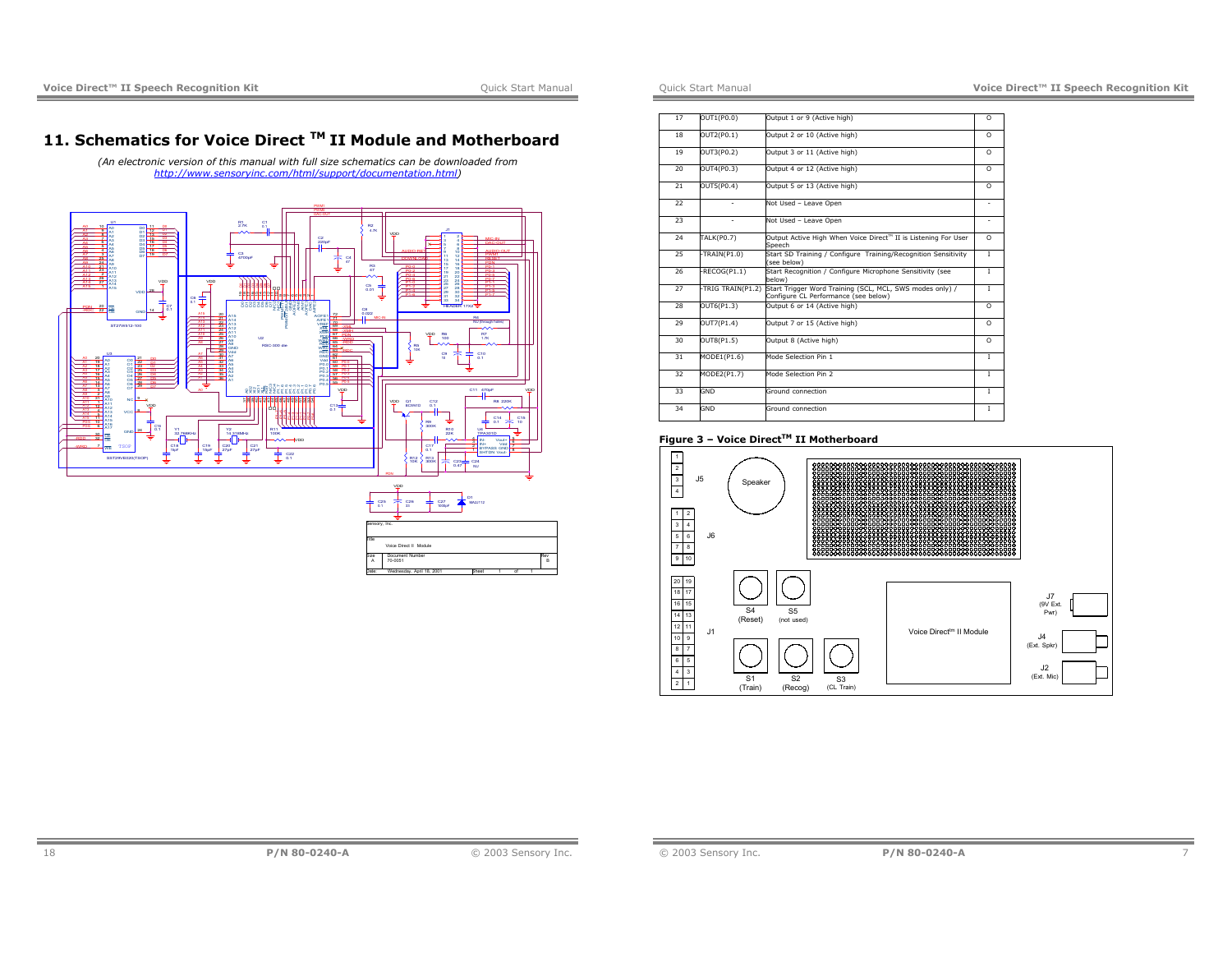### **Important mechanical issues pertaining to microphone assembly:**

- ♦ FIRST: In the product, the microphone element should be positioned as close to the mounting surface as possible and should be fully seated in any housing. There must be NO airspace between the microphone element and the housing, as this can lead to acoustic resonance, which can reduce recognition accuracy.
- ♦ SECOND: The area in front of the microphone element must be kept clear of obstructions to avoid interference with recognition. In general, the diameter of the hole in the housing in front of the microphone should be at least 5 mm. Any necessary plastic surface in front of the microphone should be very thin, no more than 0.7 mm if possible.
- ♦ THIRD: The microphone should be acoustically isolated from the housing in some way. This can be accomplished by surrounding the microphone element with a spongy material such as rubber or foam. Mounting it with a pliable, non-hardening adhesive is another possibility. The purpose is to prevent auditory noises produced by handling or jarring the product from being "picked up" by the microphone. Such extraneous noises can reduce recognition accuracy.

# **6. Motherboard and Module Pinout and Characteristics**



# **Table 1 – Voice DirectTM II Module Pin Assignments**

| Pin #          | <b>Name</b>  | <b>Description</b>                                                                                                   | I/O          |
|----------------|--------------|----------------------------------------------------------------------------------------------------------------------|--------------|
| 01             | GND          | Ground connection                                                                                                    | 1            |
| 02             | GND          | Ground connection                                                                                                    | $\mathbf I$  |
| 0 <sup>3</sup> | MIC RETURN   | Analog Ground. For noise reasons, analog and digital grounds<br>should connect together only at the Voice Direct™ II |              |
| 04             | MIC IN       | Microphone Input Connection                                                                                          | T            |
| 05             | ٠            | Not Used - Leave Open                                                                                                | ٠            |
| 06             | DACOUT       | Analog output (unbuffered)                                                                                           | $\Omega$     |
| 07             | GND          | Ground connection                                                                                                    | T.           |
| 08             | GND          | Ground connection                                                                                                    | T            |
| 09             | SPEAKER (-)  | Speaker connection (negative)                                                                                        | $\Omega$     |
| 10             | SPEAKER (+)  | Speaker connection (positive)                                                                                        | $\Omega$     |
| 11             |              | Not Used - Leave Open                                                                                                |              |
| 12             | ٠            | Not Used - Leave Open                                                                                                |              |
| 13             | ٠            | Not Used - Leave Open                                                                                                |              |
| 14             | <b>RESET</b> | Soft Reset of Voice Direct™ II (Active low)                                                                          | $\mathbf{L}$ |
| 15             | $+3.3V$      | 3.3 Volt (+) power supply connection                                                                                 | $\mathbf{L}$ |
| 16             | ۰            | Not Used - Leave Open                                                                                                |              |





| Sensory, Inc. |                             |       |  |     |
|---------------|-----------------------------|-------|--|-----|
| Title         | Voice Direct II Main        |       |  |     |
| Size          | Document Number             |       |  | Res |
| A             | 70-0052                     |       |  | B   |
| Date          | Wednesday, January 15, 2003 | Sheet |  |     |

-RESET

P0-1

VDD

DOWNLOAD

Through Holes (double raw) 1 23 45 67 89 10

P0-0

© 2003 Sensory Inc. **P/N 80-0240-A** 19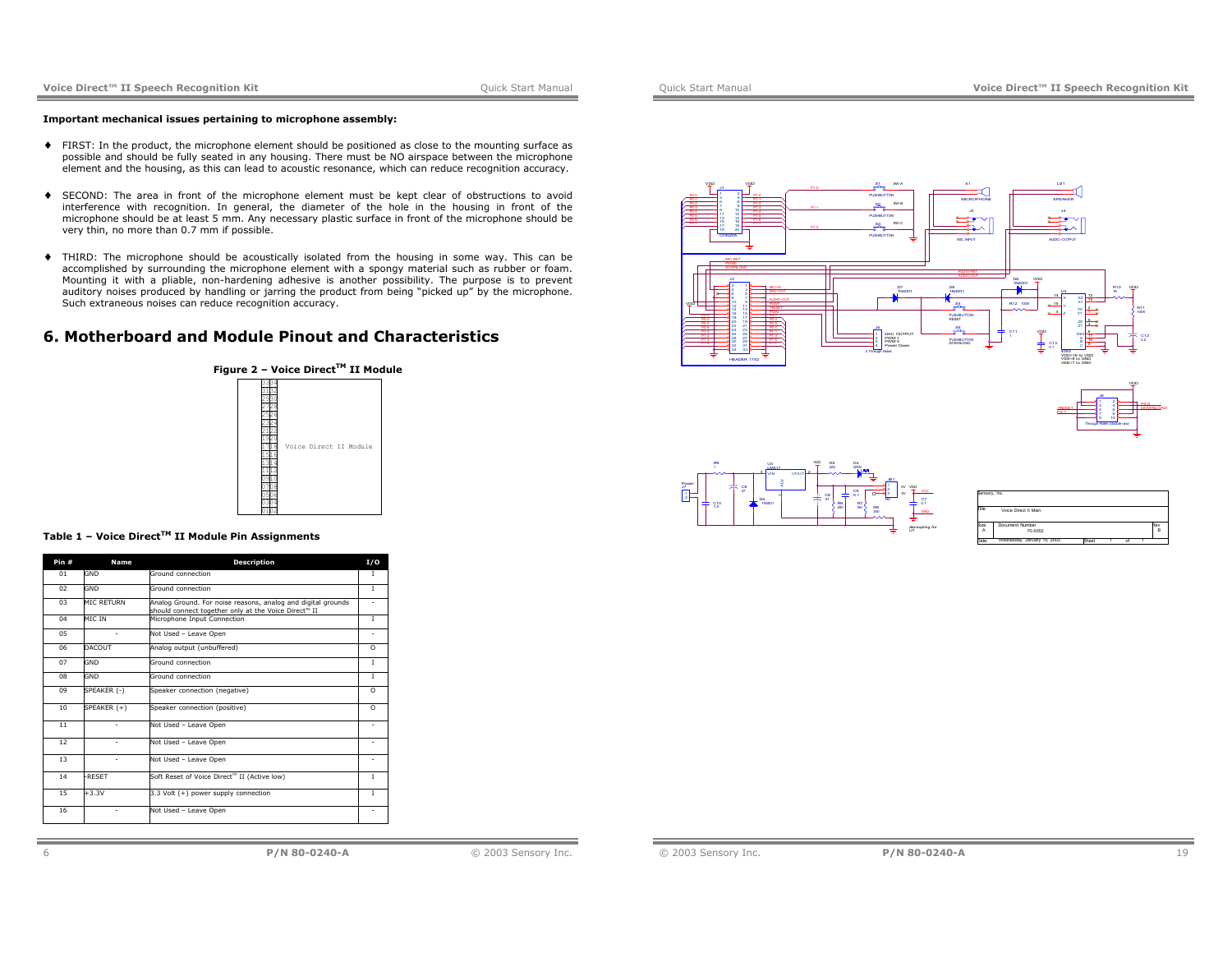# **12. Disclaimers**

#### **WARNING**

 This kit is intended for use by consumers with experience in electronic design. As with any electronic kit, caution should be exercised during assembly, and all connections should be double-checked that they are clean, safe and properly soldered before applying any power source.

### IMPORTANT DISCLAIMER

 To the fullest extent permitted by acceptable law, Sensory, Inc. expressly disclaims the implied warranty of fitness for a particular purpose. Customer should understand that Sensory does not make any representation that products purchased will suit customer's part purpose. Customer must rely on customer's own skill or judgment in selecting suitable products for customer. To the extent warranty is applicable, such warranty shall be limited to 90 days from the date of purchase.

# **13. Voice Direct™ II Speech Recognition Kit Limited Warranty**

The **Voice Direct™ II** is warranted against defects and workmanship for a period of **90 days** from the date of product purchase. Sensory, Inc. will, at its option, either repair or replace a product that proves to be defective either upon receipt or through normal usage. If a Sensory Speech Recognition Kit product has become obsolete or is no longer in production and deemed irreparable, Sensory will, at its option, provide an equivalent product or system for a nominal fee. Sensory, Inc. warrants this Speech Recognition Kit product, when properly installed and used, will execute its programmed instructions. However, Sensory, Inc. does not warrant that the operation of the Product, its firmware and software will be uninterrupted or totally error free. The Product must be returned to Sensory, Inc. for warranty service within the warranty period to the following address: **1991 Russell Ave., Santa Clara, CA 95054**. The Buyer will pay all shipping and other charges or assessments for the return of the Product to Sensory, Inc.

#### **Limitation of Warranty**

The foregoing warranty shall not apply to defects resulting from maintenance performed by anyone other than Sensory, Inc., modifications made by Buyer or any third party, Buyer supplied software or interfacing, misuse, abuse, accident, mishandling, operation outside the environmental specifications for the Product, or improper setup or maintenance.

#### **Limitation of Liability**

Sensory's liability shall be limited to the repair or replacement of defective products in accordance with the **Voice Direct™ II Speech Recognition Kit** Limited Warranty. Sensory shall not be liable for any incidental, special or consequential damages for breach of any warranty, expressed or implied, directly or indirectly arising out of Sensory's sale of merchandise, including any failure to deliver any merchandise, or arising out of customer's installation or use, whether proper or improper, of the product, separately or in combination with other equipment, or from any other cause. Products sold by Sensory are not authorized for use as critical components in life support devices or systems.

#### **Exclusive Remedies**

 The remedies provided herein are Sensory's sole liability and Buyer's sole and exclusive remedies for breach of warranty. Sensory shall not be liable for any special, incidental, consequential, direct or indirect damages, whether based on contract, tort, or any legal theory. The foregoing warranty is in lieu of any and all other warranties, whether express, implied, or statutory, including but not limited to warranties of merchantability and suitability for a particular purpose.

#### **IMPORTANT NOTICES**

 Sensory reserves the right to make changes to or to discontinue any product or service identified in this publication at any time without notice in order to improve design and supply the best possible product. Sensory does not assume responsibility for use of any circuitry other than circuitry entirely embodied in a Sensory product. Information contained herein is provided gratuitously and without liability to any user. Reasonable efforts have been made to verify the accuracy of this information but no guarantee whatsoever is given as to the accuracy or as to its applicability to particular uses. Applications described in this data sheet are for illustrative purposes only, and Sensory makes no warranties or representations that the RSC series of products will be suitable for such applications. In every instance, it must be the responsibility of the user to determine the suitability of the products for each application. Sensory products are not authorized for use as critical components in life support devices or systems. Sensory conveys no license or title, either expressed or implied, under any patent, copyright, or mask work right to the RSC series of products, and Sensory makes balance between recognition and synthesis no warranties or representations that the RSC series of products are free from patent, copyright, or mask work right infringement, unless otherwise specified. Nothing contained herein shall be construed as a recommendation to use any product in violation of existing patents or other rights of third parties. The sale of any Sensory product is subject to all Sensory Terms and Conditions of Sales and Sales Policies.



In addition to the included battery clip, the user has the option of using a standard 9V wall adapter (not included). The wall adapter can be plugged into J7 directly eliminating the need for using the battery clip.

### **OUTPUTS**

- ♦ Consider what types of loads you are going to be driving with the outputs. Most types of loads (LEDs, motors, relays, etc.) will require some type of output driver circuitry. A discussion of these circuits is beyond the scope of this guide, but a great place to start looking is in the databooks, application notes, and on the web pages of major semiconductor manufacturers. For more information, refer to the DC Characteristics in Section 6.
- ♦ Keep in mind that that the outputs only toggle high for 1 second. If you want them to stay high, you can add a latching output driver. The outputs also toggle as part of the power up initialization sequence, so bear in mind how that may affect your application.
- $\blacklozenge$  Because Voice Direct<sup>TM</sup> II can recognize 15 words in stand-alone mode, but has only 8 outputs, some decoding circuitry is required if the application requires more than 8 words to be recognized. The format of the outputted words is discussed under "Recognizing Words".

### **SYSTEM DESIGN**

- ♦ If the module is used in a system with other digital clocks (switching power supplies, LCD driver, etc.) take special care to prevent these signals from being coupled into the audio circuitry of Voice Direct<sup>TM</sup> II.
- ♦ With proper product construction, Voice Direct™ II meets the CE requirements for electromagnetic radiation and immunity. To minimize radiated emissions, speaker wires should be less than 3" long. In addition, the speaker cable and power cable should be oriented on opposite sides of the module.

#### **MICROPHONE CONSIDERATIONS**

 For most applications, an inexpensive omni-directional electret capacitor microphone with a minimum sensitivity of -60 dB is adequate. In some applications, a directional microphone might be more suitable if the signal comes from a different direction than the audio noise. Since directional microphones have a frequency response that depends on their distance from the sound source, such microphones should be used with caution. For best performance, speech recognition products should be used in a quiet environment with the speaker's mouth in close proximity to the microphone.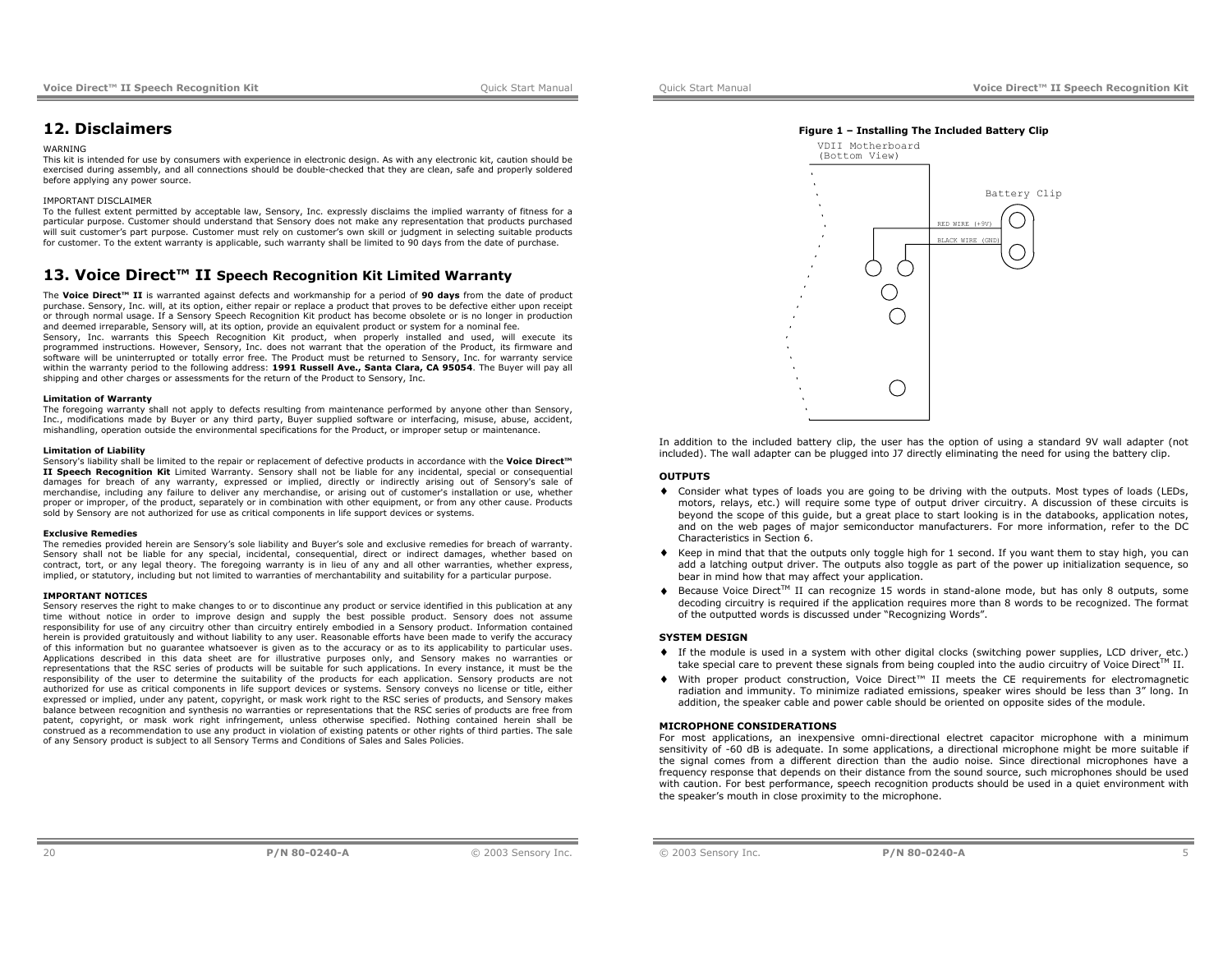Steps 1-3 above are repeated for each word during training. Voice Direct<sup>TM</sup> II stores the average of two training patterns for each word to improve accuracy. Before a new template is stored, it is compared with the existing templates in the set. The new candidate word will not be accepted if it is too similar to an existing word (for example, "Bill Smith" and "Jill Smith").

Voice Direct<sup>TM</sup> II, like all other speech recognition systems, is necessarily subject to two types of errors: *rejects* (failure to recognize a word in the vocabulary) and *substitutions* (confusion of two vocabulary words, or recognition of a non-vocabulary word). The relative importance of each type of error may depend on the application. Voice Direct<sup>TM</sup> II provides selectivity levels that allow the user to optimize the tradeoff between these two types of recognition errors. When the recognition selectivity level is set to its highest value, Voice Direct<sup>TM</sup> II minimizes substitution errors but may produce more rejection errors. When the training selectivity level is set to its highest value. Voice Direct™ II minimizes both substitution and rejection errors by rejecting words that are too similar sounding, potentially increasing recognition accuracy. These settings are best established by experimenting with your own application and environment.

# **5. Building a Basic Application**

### **CONSTRUCTION**

Take into consideration the fixture options for the Voice Direct™ II motherboard and/or module. You may mount the motherboard and module together, or detach the module and install it by itself. Using the module alone may increase the additional parts required for operation. Other factors will also include the size of your application, and how compact and transportable it will need to be.

- ♦ One possible method of construction is to use a small project box, mounting the speaker, microphone, pushbuttons, and motherboard and/or module (on standoffs) in the box. For connections, 30 AWG wirewrap wire can be soldered directly from the top (non-connector side) of the module to the other components.
- ♦ An alternate method of construction is to use a piece of perforated or prototyping board (approx. 2"x5"), mounting male header strips (0.1" centers) to the perf board to accommodate the module. The perf board can also be used to mount the pushbuttons, as well as any other components required by your application. 1/8" mono phone jacks and plugs are useful for quickly connecting and disconnecting the speaker, microphone and power from the rest of the circuitry.

#### **POWER**

The Voice Direct<sup>TM</sup> II module (the small board that is plugged into the motherboard) is designed to run at 3.3V. Two 1.5V batteries in a plastic holder or a lab supply can be used as a power source. A power switch in series with one of the power leads will maximize battery life by allowing you to power down the module when not in use. Incorporating a protection diode in series with the power supply will avoid damage to the circuit if batteries are inserted with the wrong polarity.

The Voice Direct™ II motherboard (the large board that the module plugs into) has a 3.3V regulator installed on it, so it can be powered by the included 9V battery clip. Refer to figure 1 for instructions on soldering the included 9V battery clip to the Voice Direct™ II motherboard.

# **DANGER!: IF YOU UNPLUG THE VOICE DIRECTTM II MODULE AND RUN IT INDEPENDENTLY FROM THE MOTHERBOARD, DO NOT ATTEMPT TO POWER IT ABOVE 3.3V OR IT WILL BE DAMAGED!**

# **14. SENSORY Software End User License Agreement**

**Important:** this software end user license agreement ("EULA") is a legal agreement between you and Sensory. Read it carefully before completing the installation process and using the software. It provides a license to use the software and contains warranty information and liability disclaimers. By installing and using the software, you are confirming your acceptance of the software and agreeing to become bound by the terms of this agreement. If you do not agree to be bound by these terms, then select the "cancel" button and do not install the software.

#### **1. Definitions**

- (a) "Sensory" means Sensory, Inc. and its suppliers and licensors, if any.
- (b) "Not For Resale (NFR) Version" means a version of the Software, so identified, to be used to review and evaluate the Software, only.
- (c) "Software" means the software program supplied by Sensory herewith, which may also include documentation, associated media, printed materials, and online and electronic documentation.

#### **2. License**

#### This EULA allows you to:

- (a) Install and use the Software on a single computer; OR install and store the Software on a storage device, such as a network server, used only to run or install the Software on your other computers over an internal network, provided you have a license for each separate computer on which the Software is installed or run from the storage device. A license for the Software may not be shared or used concurrently on different computers.
- (b) Make one copy of the Software in machine-readable form solely for backup purposes. You must reproduce on any such copy all copyright notices and any other proprietary legends on the original copy of the Software.

#### **3. License Restrictions**

- (a) Other than as set forth in Section 2, you may not make or distribute copies of the Software, or electronically transfer the Software from one computer to another or over a network.
- (b) You may not decompile, reverse engineer, disassemble, or otherwise reduce the Software to a humanperceivable form.
- .<br>You may not sell, rent, lease, transfer or sublicense the Software.
- (d) You may not modify the Software or create derivative works based upon the Software.
- (e) You may not export the Software into any country prohibited by the United States Export Administration Act and the regulations there under
- (f) In the event that you fail to comply with this EULA, Sensory may terminate the license and you must destroy all copies of the Software.

### **4. Upgrades**

If this copy of the Software is an upgrade from an earlier version of the Software, it is provided to you on a license exchange basis. You agree by your installation and use of this copy of the Software to voluntarily terminate your earlier EULA and that you will not continue to use the earlier version of the Software or transfer it to another person or entity.

#### **5. Ownership**

The foregoing license gives you limited rights to use the Software. Sensory and its suppliers retain all right, title and interest, including all copyrights, in and to the Software and all copies thereof. All rights not specifically granted in this EULA, including Federal and International Copyrights, are reserved by Sensory and its suppliers.

#### **6. Limited warranty and disclaimer**

- (a) Limited warranty. Sensory warrants that, for a period of ninety (90) days from the date of delivery (as evidenced by a copy of your receipt): (i) when used with a recommended hardware configuration, the software will perform in substantial conformance with the documentation supplied with the software; and (ii) that the physical media on which the software is furnished will be free from defects in materials and workmanship under normal use.
- (b) No other warranty, except as set forth in the foregoing limited warranty, sensory and its suppliers disclaim all other warranties, either express or implied, or otherwise including the warranties of merchantability and fitness for a particular purpose. Also, there is no warranty of noninfringement, title or quiet enjoyment. If applicable law implies any warranties with respect to the software, all such warranties are limited in duration to ninety (90) days from the date of delivery. No oral or written information or advice given by sensory, its dealers, distributors, agents or employees shall create a warranty or in any way increase the scope of this warranty.
- (c) Some states (USA only) do not allow the exclusion of implied warranties, so the above exclusion may not apply to you. This warranty gives you specific legal rights and you may also have other legal rights that vary from state to state.

#### **7. Exclusive Remedy**

Your exclusive remedy under Section 6 is to return the Software to the place you acquired it, with a copy of your receipt and a description of the problem. Sensory will use reasonable commercial efforts to supply you with a replacement copy of the Software that substantially conforms to the documentation, provide a replacement for defective media, or refund to you your purchase price for the Software, at its option. Sensory shall have no responsibility if the Software has been altered in any way, if the media has been damaged by accident, abuse or misapplication, or if the failure arises out of use of the Software with other than a recommended hardware configuration.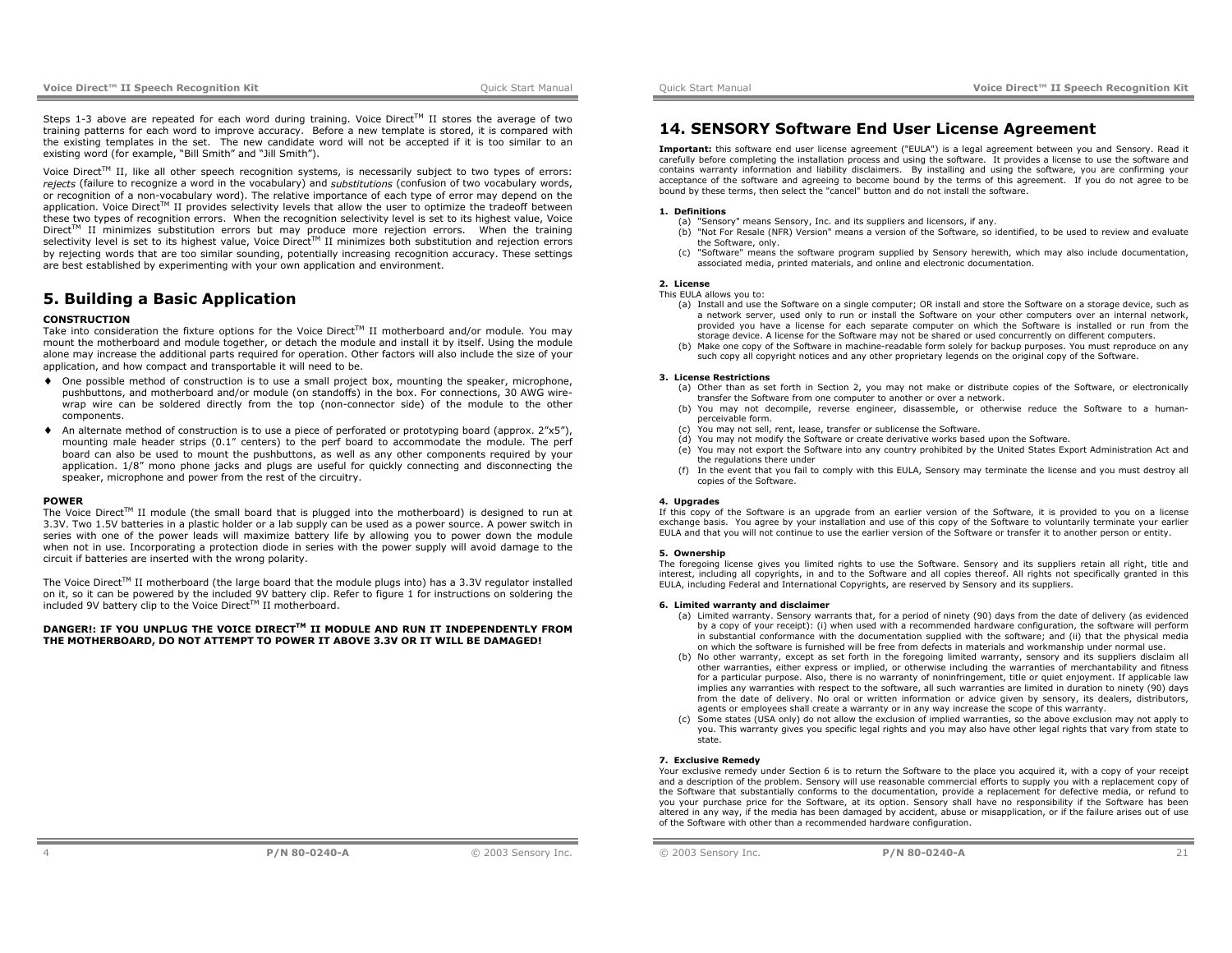#### **8. Limitation of liability.**

- (a) Neither Sensory nor its suppliers shall be liable to you or any third party for any indirect, special, incidental or consequential damages (including damages for loss of business, loss of profits, business, interruption or the like), arising out of the use or inability to use the software or this EULA based on any theory of liability including breach of contract, breach of warranty, tort (including negligence), product liability or otherwise, even if sensory or its representatives have been advised of the possibility of such damages and even if a remedy set forth herein is found to have failed of its essential purpose.
- (a) Sensory's total liability to you for actual damages for any cause whatsoever will be limited to the greater of \$500 us dollars or the amount paid by you for the software that caused such damage.
- (b) (USA only) some states do not allow the limitation or exclusion of liability for incidental of consequential damages, so the above limitation or exclusion may not apply to you and you may also have other legal rights that vary from state to state.

#### **9. Basis of Bargain**

The Limited Warranty, Exclusive Remedies and Limited Liability set forth above are fundamental elements of the basis of the agreement between Sensory and you. Sensory would not be able to provide the Software on an economic basis without such limitations.

#### **10. U.S. GOVERNMENT RESTRICTED RIGHTS LEGEND**

 This Software and the documentation are provided with "RESTRICTED RIGHTS". Use, duplication, or disclosure by the U.S. Government is subject to restrictions as set forth in this EULA and as provided in DFARS 227.7202-1(a) and 227.7202-3(a) (1995), DFARS 252.227-7013 (c)(1)(ii)(OCT 1988), FAR 12.212(a)(1995), FAR 52.227-19, or FAR 52.227- 14, as applicable. Manufacturer: Sensory, Inc., 1991 Russell Ave., Santa Clara, CA 95054.

#### **11. Consumer End Users Only (outside of the USA)**

The limitations or exclusions of warranties and liability contained in this EULA do not affect or prejudice the statutory rights of a consumer, i.e., a person acquiring goods otherwise than in the course of a business.

#### **12. General Provisions**

 This EULA shall be governed by the internal laws of the State of California. This EULA contains the complete agreement between the parties with respect to the subject matter hereof, and supersedes all prior or contemporaneous agreements or understandings, whether oral or written. All questions concerning this EULA shall be directed to: **Sensory, Inc., 1991 Russell Ave., Santa Clara, CA 95054.** Attention: **General Counsel**.

# **1. Introduction**

Thank you for purchasing the Voice Direct<sup>TM</sup> II Speech Recognition Kit. We are sure that you will appreciate how easily basic voice recognition capabilities can be added to your electronic project. For more in-depth development, we suggest you upgrade to the Voice Extreme<sup>TM</sup> Toolkit, which offers additional speech technologies and a stand-alone microcontroller.

This Quick Setup Guide is intended to provide a basic reference for the capabilities of the Voice Direct™ II SRK, and will help start you on the way to utilizing voice activation quickly and easily. For more detailed technical information about the Voice Direct™ II module and Sensory's award winning speech recognition technologies, please visit our web site at *www.sensoryinc.com.*

# **2. Features**

- Edge-Triggered, Continuous Listening and Word-Spotting speech recognition technologies
- Minimal external components
- Recognizes up to 15 words or phrases (broken in to 1, 2 or 3 sets)
- Over 99% recognition accuracy with proper design
- Phrase recognition up to 2.5 seconds
- User-friendly speech prompting
- Ouick setup time

# **3. Contents**

One Voice Direct™ II Motherboard One Voice Direct™ II Module One Battery Clip Three 10K resistors One 470 ohm resistor Three Red LEDs One Yellow LED One Quickstart Manual

# **4. About Speech Recognition**

Voice Direct<sup>TM</sup> II performs speaker-dependent discrete word recognition by comparing a pattern generated in real time with previously trained word templates. The pattern generated by Voice Direct<sup>TM</sup> II is based on a digital reconstruction of the voice command. Each word to be recognized must first be *trained.* During training, Voice Direct™ II constructs a *template* representing the individual speaker's unique sound pattern for each specific word or phrase to be recognized. Templates are stored in non-volatile flash memory. During recognition a new template is produced and compared to the stored templates to determine which word was spoken. Voice Direct™ II features integrated speech prompting for both training and recognition operations, allowing the development of sophisticated interactive products with minimal programming. Voice  $Direct^M$  II performs the following operations when recognizing a word:

- 1. The audio signal (spoken word or phrase) is externally amplified and filtered and then supplied to the analog inputs of the Voice Direct<sup>TM</sup> II, which converts the analog waveforms to digital samples.
- 2. Voice Direct<sup>TM</sup> II analyzes the speech signal samples and generates a template of information representing significant speech elements.
- 3. Voice Direct<sup>TM</sup> II increases or decreases the gain of the external amplifier as needed to maintain signal quality.
- 4. The unknown template is compared to each of the trained templates to determine the one template that provides the best match.
- 5. If the best match template gives a score above a pre-defined threshold, Voice Direct<sup>TM</sup> II chooses the word associated with that template. If no template provides a match above threshold, a special "no match" value is chosen.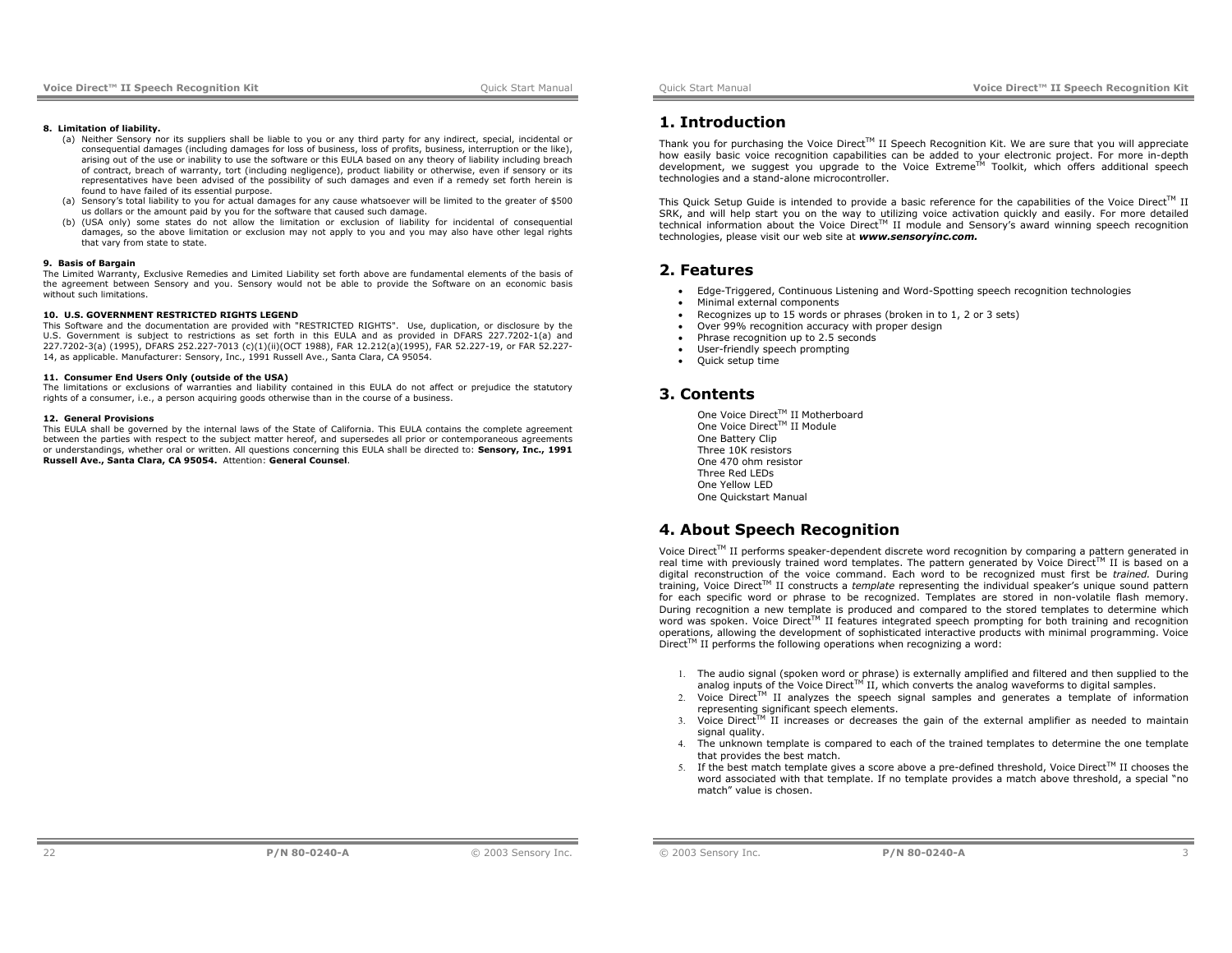| 9 |  |
|---|--|
|   |  |
|   |  |
|   |  |
|   |  |
|   |  |
|   |  |
|   |  |
|   |  |
|   |  |
|   |  |
|   |  |
|   |  |
|   |  |
|   |  |
|   |  |
|   |  |
|   |  |
|   |  |

# **15. The Interactive Speech™ Product Line**

The Interactive Speech line of ICs and software was developed to "bring life to products" through advanced speech recognition and audio technology.

The Interactive Speech Product Line was designed for consumer telephony products and cost-sensitive consumer electronic applications such as home electronics, personal security, and personal communication. The product line includes award-winning RSC series general-purpose microcontrollers and tools, SC series of speech microcontrollers, plus a line of easy-to-implement chips that can be pin-configured or controlled by an external host microcontroller. Sensory's software technologies run on a variety of microcontrollers and DSPs.

### **RSC Microcontrollers and Tools**

 The RSC product line contains low-cost 8-bit speech-optimized microcontrollers designed for use in consumer electronics. All members of the RSC family are fully integrated and include A/D, pre-amplifier, D/A, ROM, and RAM circuitry. The RSC family can perform a full range of speech/audio functions including speech recognition, speaker verification, speech

and music synthesis, and voice record/playback. The family is supported by a complete suite of evaluation tools and development kits.

## **SC Microcontrollers and Tools**

 The **SC-6x** product line features the highest quality speech synthesis ICs at the lowest data rate in the industry. The line includes a 12.32 MIPS processor for high-quality low data-rate speech compression and MIDI music synthesis, with plenty of power left over for other processor and control functions. Members of the SC-6x line can store as much as 37 minutes of speech on chip and include as much as 64 I/O pins for external interfacing. Integrating this broad range of features onto a single chip enables developers to create products with high quality, long duration speech at very competitive price points.

# **Application Specific Standard Products (ASSPs)**

 *Voice Direct™ II* provides inexpensive speaker-dependent speech recognition and speech synthesis. This easy-to-use, pin-configurable chip requires no custom programming and can recognize up to 15 words in 4 pin-programmable modes. Ideal for speaker-dependent command and control of household consumer products, Voice Direct*™* II is part of a complete product line that includes the IC, module, and Voice Direct*™* II Speech Recognition Kit.

 *Voice Extreme™* simplifies the creation of fully custom speech-enabled products by offering developers the capability of programming the chip in a high-level C-like language. Program code, speech data, and even record and playback information can be stored on a single off-chip Flash memory. Based on Sensory's RSC-364 speech processor, Voice **BEST SDK 2001** Extreme includes a highly efficient on-chip code interpreter, and is supported by a comprehensive suite of low-cost development tools.

#### **Software and Technology**

 *Voice Activation™* micro footprint software provides advanced speech technology on a variety of microcontroller and DSP platforms. A flexible design with a broad range of technologies allows manufacturers to easily integrate speech functionality into consumer electronic products.

offers telephone barge-in; and provides continuous digit recognition.



 *Fluent Speech™* small footprint software recognizes up to 50,000 words; offers Animated Speech with the ability to automate enunciation and articulation; performs text-to-speech synthesis in either male or female voices; provides noise and echo cancellation, performs Wordspotting for natural language usage;

#### **Important notices**

Reasonable efforts have been made to verify the accuracy of information contained herein, however no guarantee can be made of accuracy or applicability. Sensory reserves the right to change any specification or description contained herein.